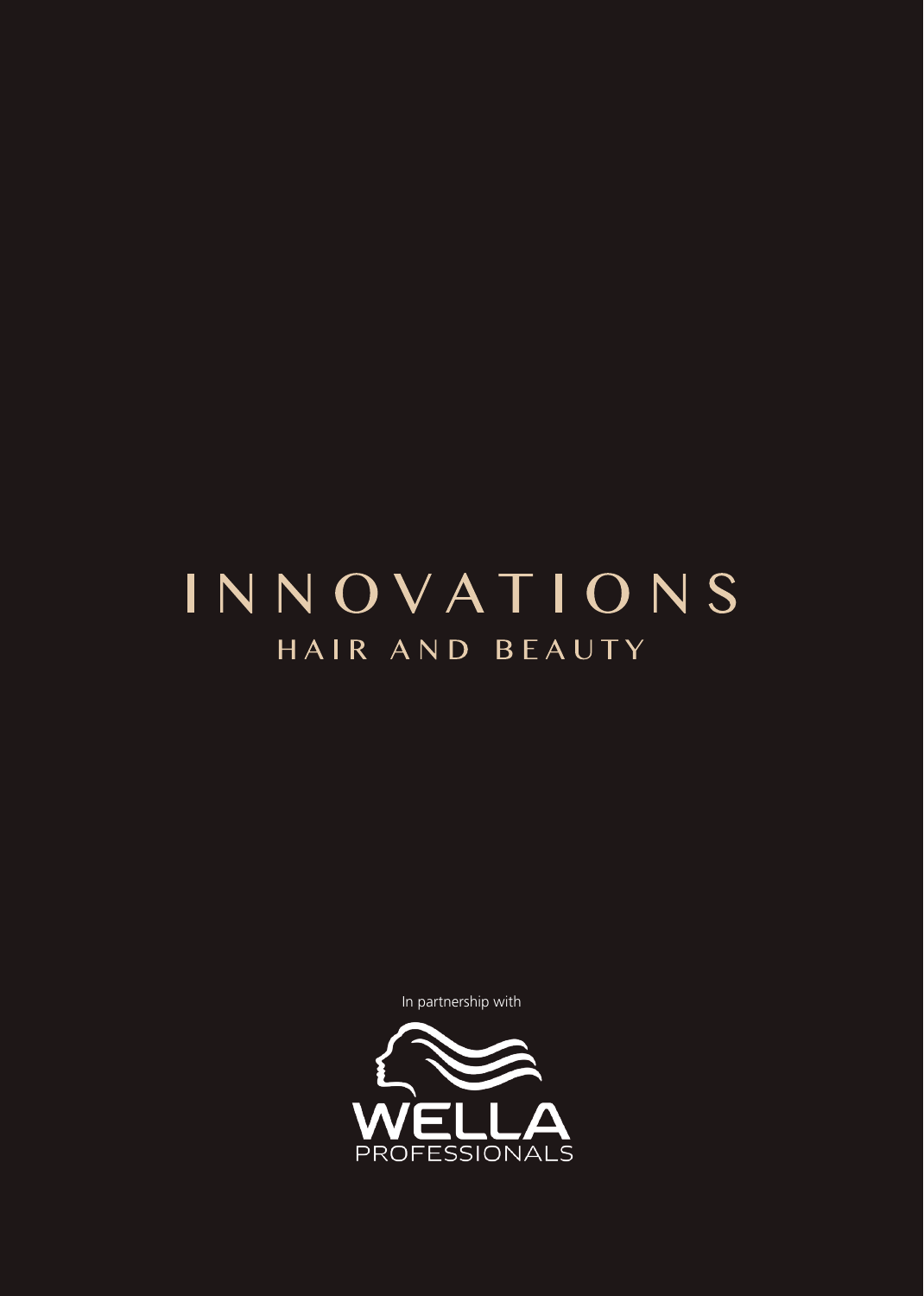## WELCOME TO INNOVATIONS

At Innovations Hair and Beauty, we're committed to providing a fantastic all-round salon experience. Staffed by professionally trained, experienced stylists and students under close supervision, we offer a full range of hair and beauty treatments.

Senior citizens can enjoy a 20% discount on Monday, Tuesday and Wednesday



discount for BSDC students



### PER FECTLY PAMPERED

Pamper yourself with one of our luxurious spa days! Choose from The Perfectly Pampered… or Perfectly Polished… and enjoy a 3 course lunch in The Mulberry fine dining restaurant (see page 6 for more details).

### BOOKING

To schedule an appointment, please contact the Innovations reception on **01283 494747**, who will be able to guide you to choose your perfect treatment. Please book in advance to avoid disappointment.

We'll do everything we can to make your time with us enjoyable and we thank you in advance for your custom.

# **GIFT** VOUCHERS

Innovations gift vouchers are a unique present and available in various values, including for our spa days. We also have a wide variety of branded products and gift sets available to buy in reception, ideal for gifts or as a treat for yourself.

### Special offers

Keep a look out for our regular special offers throughout the year!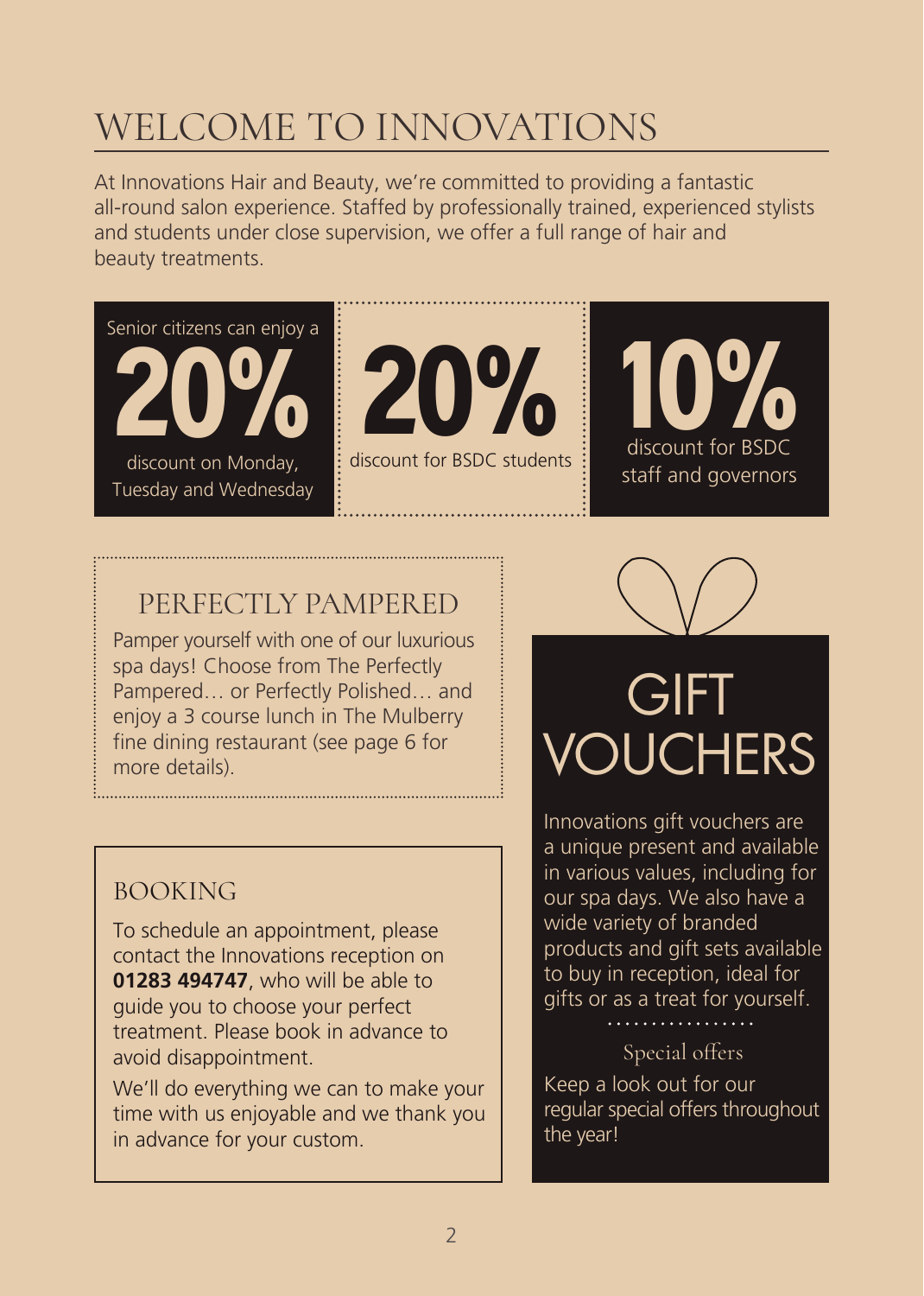## HAIR

All chemical treatments require a skin test 48 hours prior to appointment.

### STYLING TREATMENTS

|                                                    | Intermediate<br>stylist | Senior<br>stylist |
|----------------------------------------------------|-------------------------|-------------------|
| Wash and blow-dry / set                            | £6                      | £10               |
| Dry cut                                            | £6                      | £10               |
| Wet cut                                            | £8                      | £12               |
| Cut and blow-dry                                   | £10                     | £14               |
| Restyle                                            | £12                     | £17               |
| Special occasion put-up                            | £10                     | £12               |
| Gents cut                                          | £5                      | £6.50             |
| Gents cut and Beard Trim                           |                         | £9                |
| Conditioning treatment, including blow-dry         | £8                      | £12               |
| Conditioning treatment, including cut and blow-dry | £12                     | £16               |
| Wellaplex treatment and blow-dry                   |                         | £16               |
| Wellaplex treatment, including cut and blow dry    |                         | £20               |

### COLOUR

All services include a blow-dry finish. A cut will add £4 to the prices below.

| Intermediate<br>stylist | Senior<br>stylist |
|-------------------------|-------------------|
| £20.50                  | £26.50            |
| £15.50                  | £21.50            |
| From £20                | From £20          |
| From £18                | From £20          |
|                         | From £27          |
|                         |                   |
|                         | From £35          |
|                         |                   |
|                         |                   |
|                         | f7                |
|                         | £8.50             |
|                         |                   |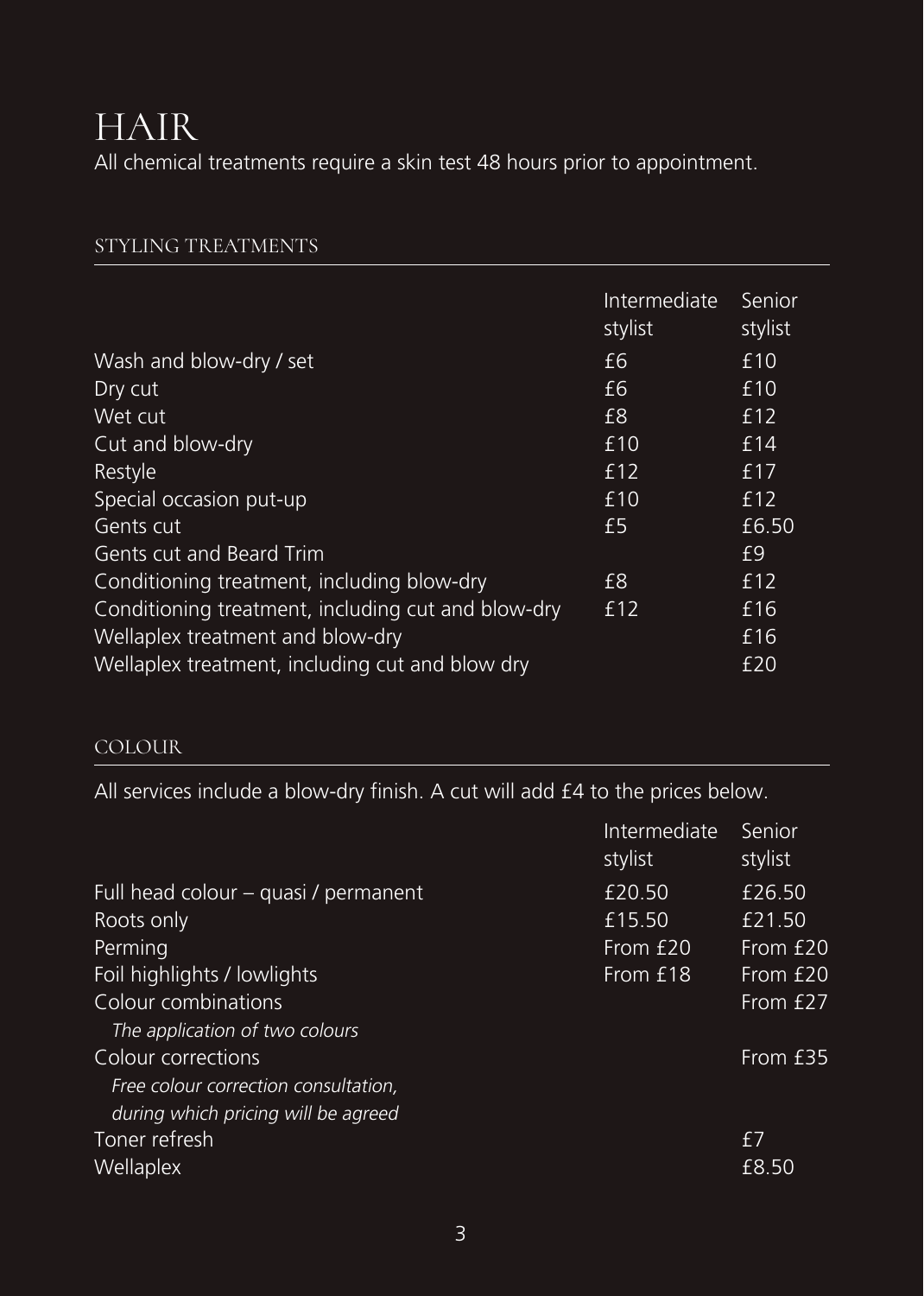## **BEAUTY** WAXING

|                                   | Intermediate<br>therapist | Senior<br>therapist |
|-----------------------------------|---------------------------|---------------------|
| Chin / upper lip wax              | £2.50                     | £5                  |
| Underarm / bikini wax             | £3.50                     | £6                  |
| Arm wax                           | £6                        | £8.50               |
| Half leg wax                      | £7.50                     | £10<br>£14          |
| Full leg wax                      | £11                       |                     |
| Half leg, bikini and underarm wax | £14                       | f17                 |
| Eyebrow wax                       | £2.50                     | f <sub>5</sub>      |

### EYE TREATMENTS

All tinting treatments require a patch test 48 hours prior to appointment.

| Eyebrow tint<br>Eyelash tint<br>Eyebrow shape<br>Eyelash and brow tint / shape / wax package<br>Eyelash extensions (Requires patch test) | Intermediate<br>therapist<br>£2.50<br>f4<br>£3.50<br>£10 | Senior<br>therapist<br>f <sub>6</sub><br>£7<br>£6<br>£14<br>£20 |
|------------------------------------------------------------------------------------------------------------------------------------------|----------------------------------------------------------|-----------------------------------------------------------------|
| <b>NAIL TREATMENTS</b>                                                                                                                   |                                                          |                                                                 |
| Manicure                                                                                                                                 | Intermediate<br>therapist<br>f8                          | Senior<br>therapist<br>f10                                      |
| Pedicure                                                                                                                                 | £8                                                       | £10                                                             |
| Gel polish                                                                                                                               |                                                          | £12                                                             |
| Gel polish soak off                                                                                                                      |                                                          | £5                                                              |
| Soak off with gel polish                                                                                                                 |                                                          | £15                                                             |
| MAKE-UP                                                                                                                                  |                                                          |                                                                 |
| Make-up for any occasion                                                                                                                 | Intermediate<br>therapist<br>f4                          | Senior<br>therapist<br>£8                                       |
|                                                                                                                                          |                                                          |                                                                 |

*I*ncludes cleanse, tone and moisturiser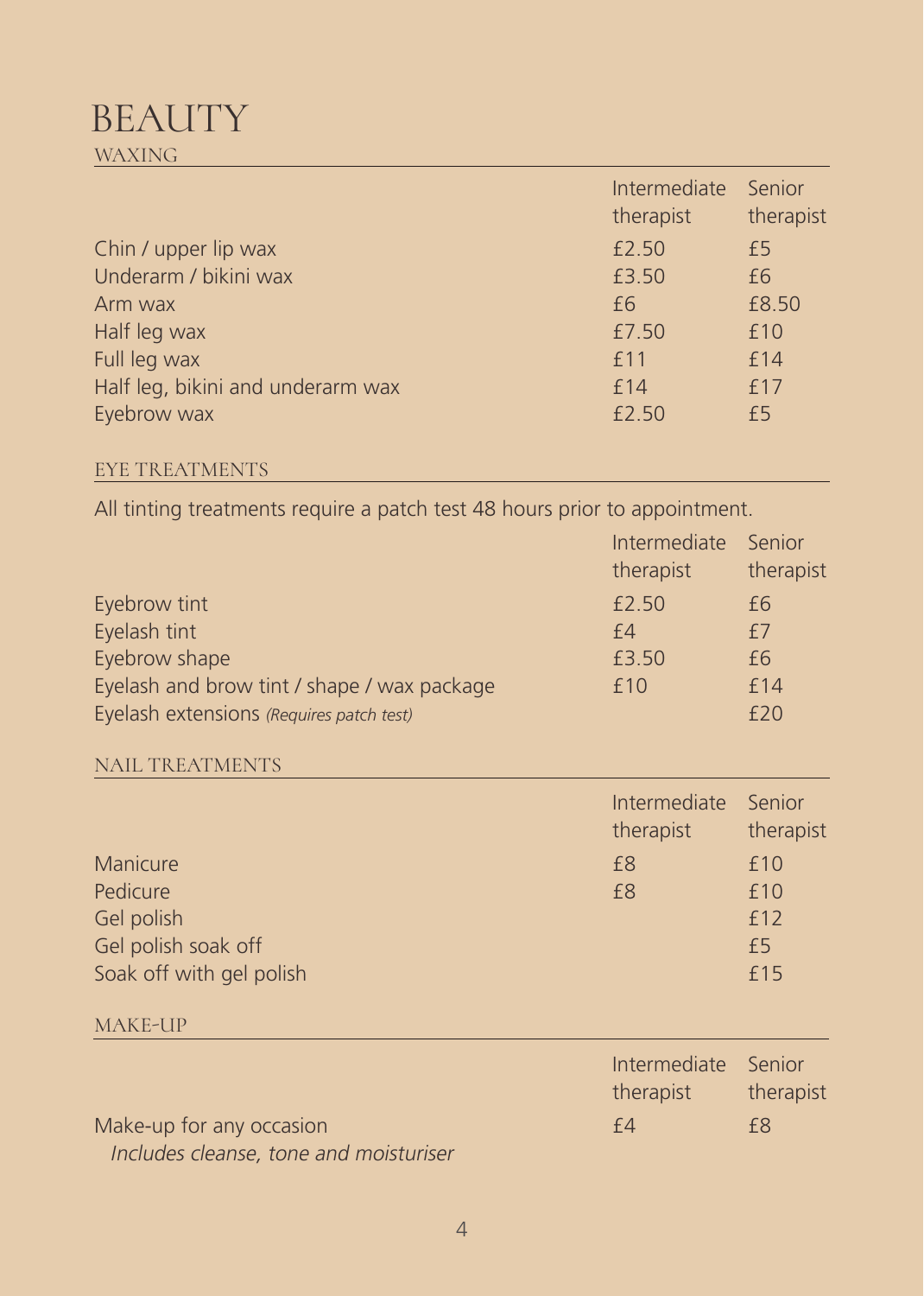### FACIALS

|                                                                                                                                                                                                                                                                                                                    | Intermediate<br>therapist                                                | Senior<br>therapist               |
|--------------------------------------------------------------------------------------------------------------------------------------------------------------------------------------------------------------------------------------------------------------------------------------------------------------------|--------------------------------------------------------------------------|-----------------------------------|
| Innovations facial (Using MONU products)<br>Gents' facial<br>Premier facial with use of selected<br>electrical equipment                                                                                                                                                                                           | £10<br>£10                                                               | £12<br>£12<br>£14                 |
| - Electronic muscle stimulation<br>Tones slack muscles and refines body contours<br>- Galvanic facial treatment<br>A deep cleanse to rehydrate and rejuvenate the skin<br>- Vacuum suction<br>A specialised treatment which uses gentle<br>vacuum to eliminate toxins<br>- High frequency<br>Aimed at problem skin |                                                                          |                                   |
| Elemis pro collagen age defy facial<br>Elemis superfood pro-radiance                                                                                                                                                                                                                                               | £30<br>£30                                                               |                                   |
| Non-surgical microcurrent face lift<br>Microdermabrasion                                                                                                                                                                                                                                                           | £20 each or £100 for a course of 6<br>£22 each or £110 for a course of 6 |                                   |
| MASSAGE                                                                                                                                                                                                                                                                                                            |                                                                          |                                   |
| Back massage<br>Full body massage<br>Hot stone full body massage                                                                                                                                                                                                                                                   | £11<br>£18                                                               | £22                               |
| <b>BODY TREATMENTS</b>                                                                                                                                                                                                                                                                                             |                                                                          |                                   |
| - Electronic muscle stimulation<br>Tones slack muscles and refines body contours                                                                                                                                                                                                                                   |                                                                          | £16 each or £80 for a course of 6 |
| - Galvanic body treatment<br>Aimed to target cellulite                                                                                                                                                                                                                                                             |                                                                          | £16 each or £80 for a course of 6 |
| - Vacuum suction<br>A specialised treatment which uses gentle<br>vacuum to eliminate toxins                                                                                                                                                                                                                        |                                                                          | £16 each or £80 for a course of 6 |
| - High frequency<br>Aimed at problem skin                                                                                                                                                                                                                                                                          |                                                                          | £16 each or £80 for a course of 6 |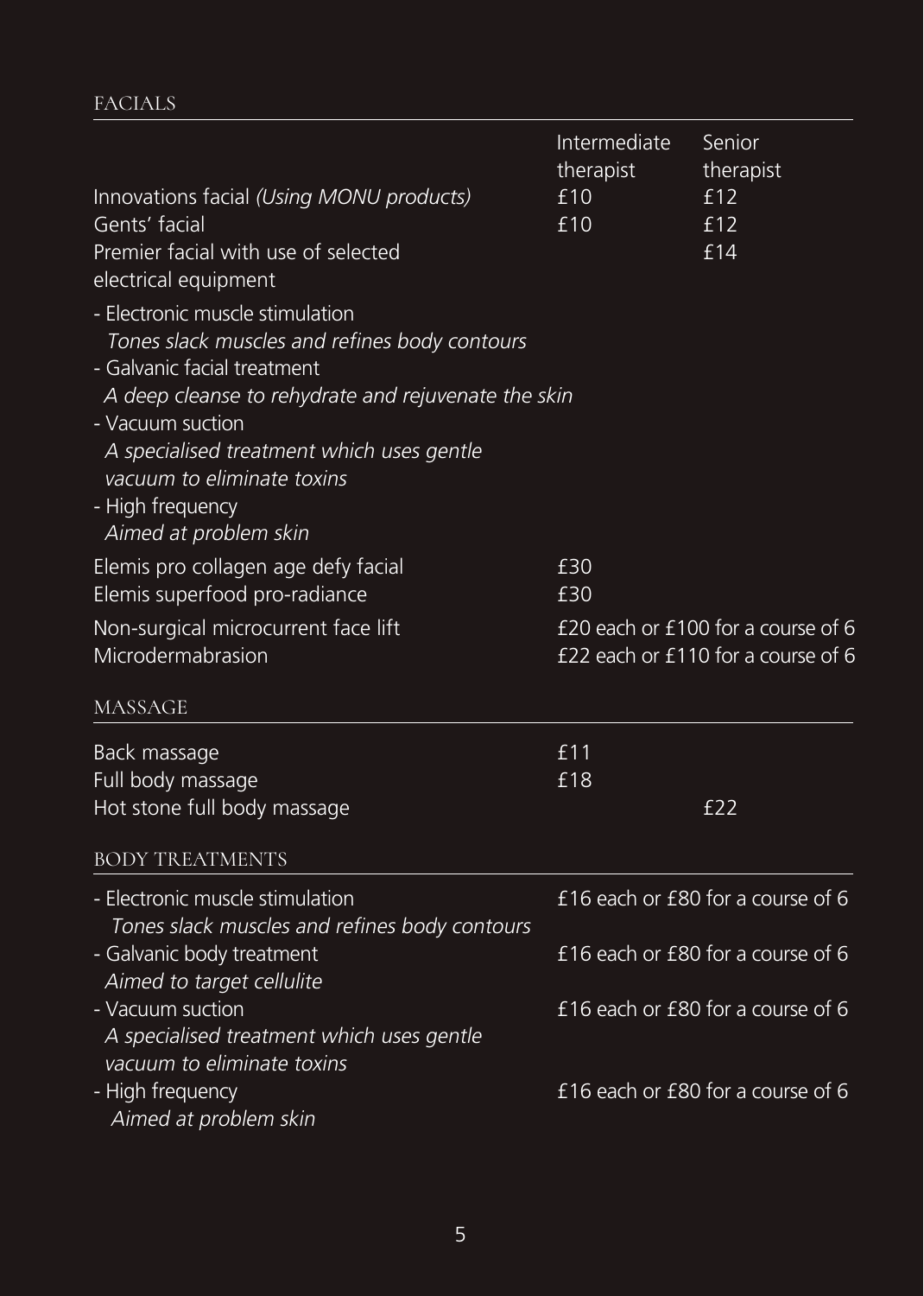# SPA DAYS

Pamper yourself with one of our luxurious spa days. Choose from either the Perfectly Pampered or Perfectly Polished packages and enjoy a three course lunch in the Mulberry fine dining restaurant. Booking is essential!

All Spa Days packages are subject to a £10 non-refundable deposit

PERFECTLY POLISHED

f 40



- Style and blow-dry
- **Manicure**
- **Pedicure**
- Three course lunch at the Mulberry Restaurant

- Full body massage
- Innovations facial
- Conditioning stress relief scalp treatment
- Style and blow-dry
- Three course lunch at the Mulberry Restaurant

PER PAMPERED

£45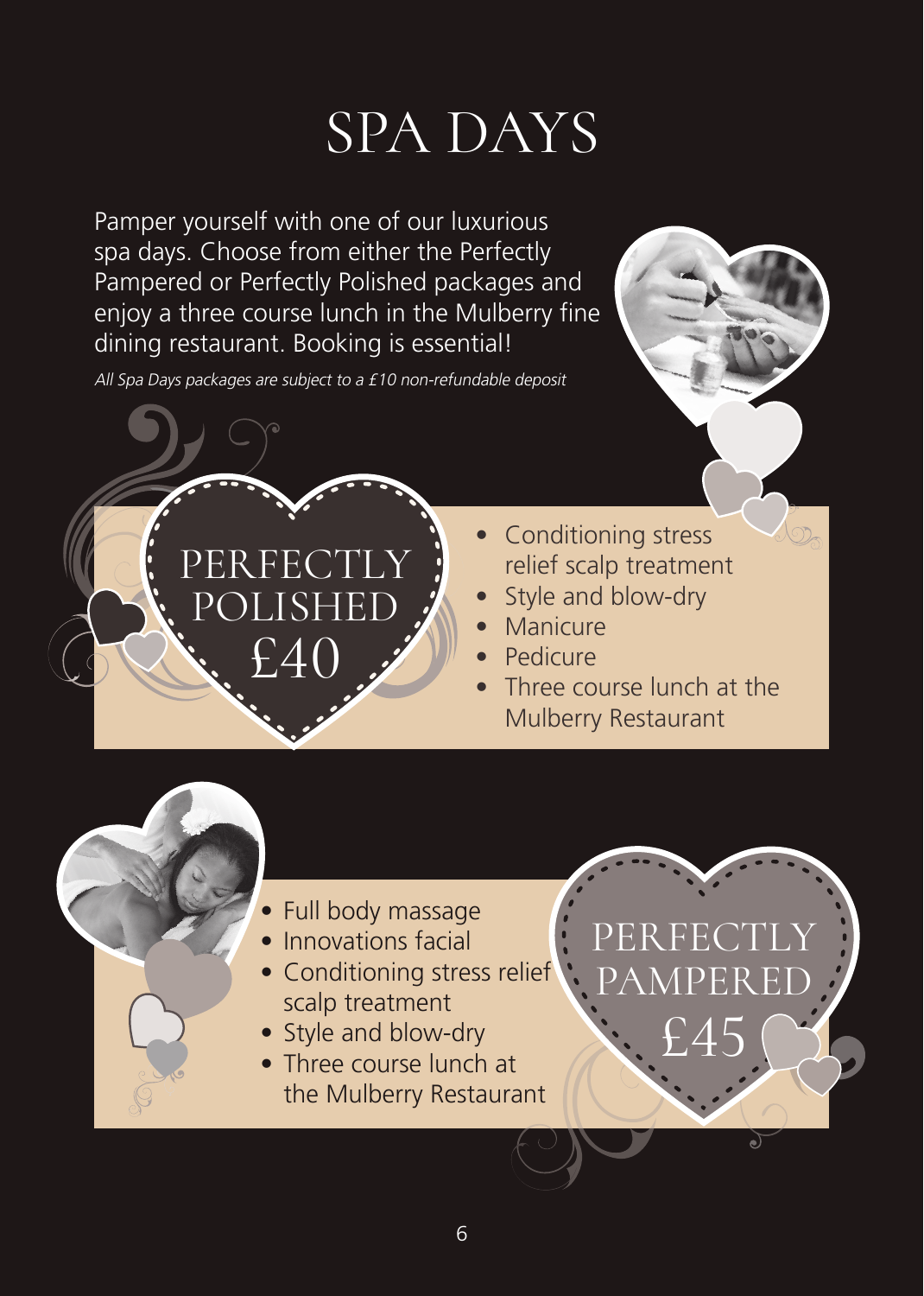# AFTERNOON DELIGHT

Treat yourself to afternoon tea in the Mulberry Bistro followed by a hot stone massage and a gel polish application on either your fingers or toes.





# MULBERRY BISTRO AND FINE DINING RESTAURANT

Whether you are looking for a contemporary fine dining experience or a relaxing coffee with friends, our Catering & Hospitality learners look forward to welcoming you to the Mulberry.

### **BOOK NOW, CALL 01283 494673**



visit us www.<sup>)</sup> bsdc.ac.uk alike us /BSDCofficial



review us **TripAdvisor**